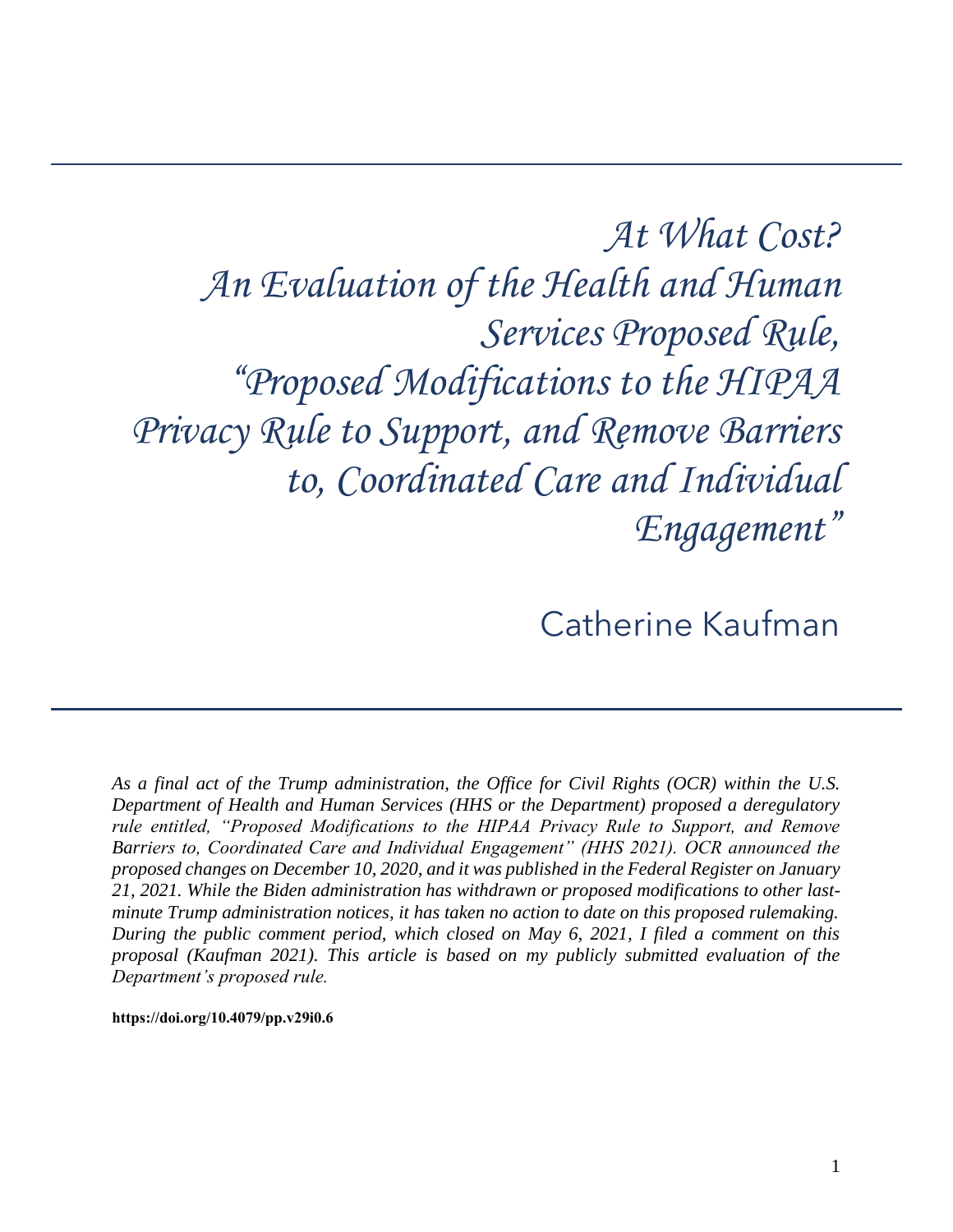**Catherine Kaufman** graduated from GW in August 2021 with a master's degree in Public Administration, during which time she was a staff writer for Brief Policy Perspectives. She currently works as Associate Editor of The Washington Quarterly, a global security policy journal hosted by the Elliott School of International Affairs. Catherine lives in Van Ness with her husband and cat and loves listening to podcasts and exploring Rock Creek Park.

# ACKNOWLEDGEMENTS

 The author would like to thank Professors Jill Kasle and Susan Dudley for their expert review of this article. Professor Dudley also provided invaluable guidance for the original assignment upon which this article is based, as well as encouragement to publish this work. The author is grateful to the Policy Perspective team, particularly Alek Libbin, for their feedback and edits.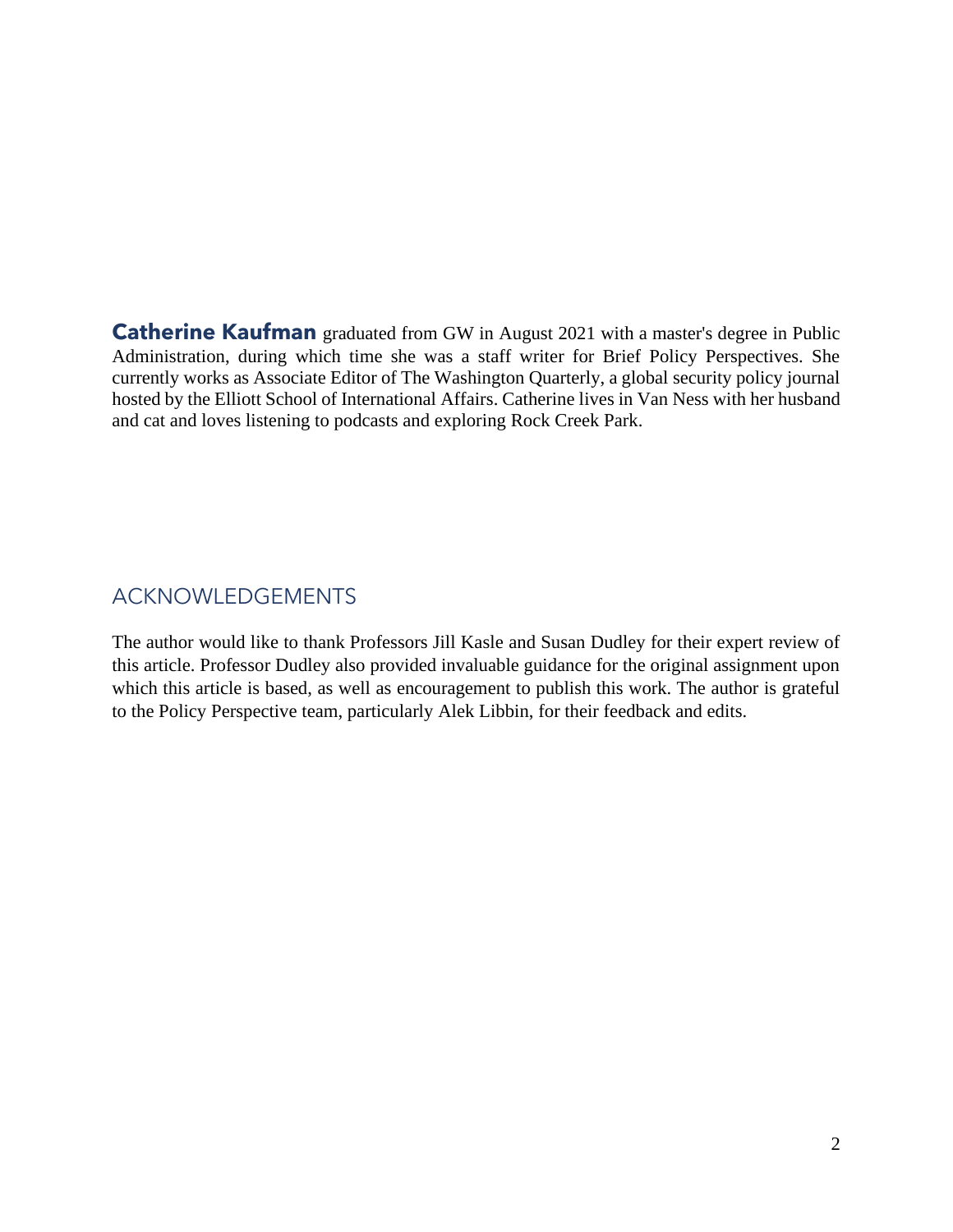## **INTRODUCTION**

 The stated goal of the proposed rule is to advance the transformation of the health care system from fee-for-service care to value-based care (a system wherein fees are assessed based on barriers to coordinated care and care management. The Department's proposal (HHS 2021) aimed Act of 1996 (HIPAA) Privacy Rule to increase permissible disclosures of protected health the *outcomes* of the care received rather than the *quantity*) by reducing the regulatory burdens and to meet these goals by modifying provisions of the Health Insurance Portability and Accountability information (PHI) in the following ways:

- 1. Define the terms electronic health record (EHR) and personal health application;
- 2. Modify individual's access to their own PHI:
	- a. Strengthen individuals' right to inspect their PHI in person;
	- b. Shorten covered entities' response times to 15 days instead of 30 days;
	- c. Clarify format of responding to individuals' requests for their PHI;
	- d. Require that covered entities inform individuals about their rights to obtain or pass along their PHI if just a summary is provided;
	- e. Reduce the identity verification burden;
	- f. Create a way for individuals to share their PHI among covered health care providers;
	- g. Require covered providers and plans to respond to records requests from other covered entities when directed by individuals;
	- h. Limit to EHR the individual right to direct their PHI transmission to a third party
	- i. Specify when electronic PHI must be provided to the individual without charge;
	- j. Amend permissible fee structure for responding to requests to direct records to a third party;
	- k. Require covered entities to post estimated fee schedules;
- 3. Amend the definition of health care operations to clarify scope of care coordination and case management;
- 4. Create an exception to the "minimum necessary" standard for individual-level care coordination and case management uses and disclosures;
- 5. Clarify the scope of covered entities' abilities to disclose PHI to health-related third parties;
- 6. Expand the permissiveness of PHI disclosure standards by replacing "professional judgment" with a "good faith belief" standard for covered entities;
- 7. Expand the ability of covered entities to disclose PHI when a harm is "serious or reasonably foreseeable" instead of "serious and imminent";
- 8. Eliminate the requirement to obtain an individual's written acknowledgement of receipt of a Notice of Privacy Practices;
- 9. Expressly permit disclosures to communications assistants for persons who are deaf, hard of hearing, deaf-blind, or have a speech disability; and
- 10. Expand the Armed Forces permission to disclose PHI to all uniformed services.

While many of these proposed modifications do seem likely to lower barriers to coordinated care, such as by allowing patients easier access to and distribution of their own PHI, my evaluation narrowly focuses on several important shortcomings of the proposal: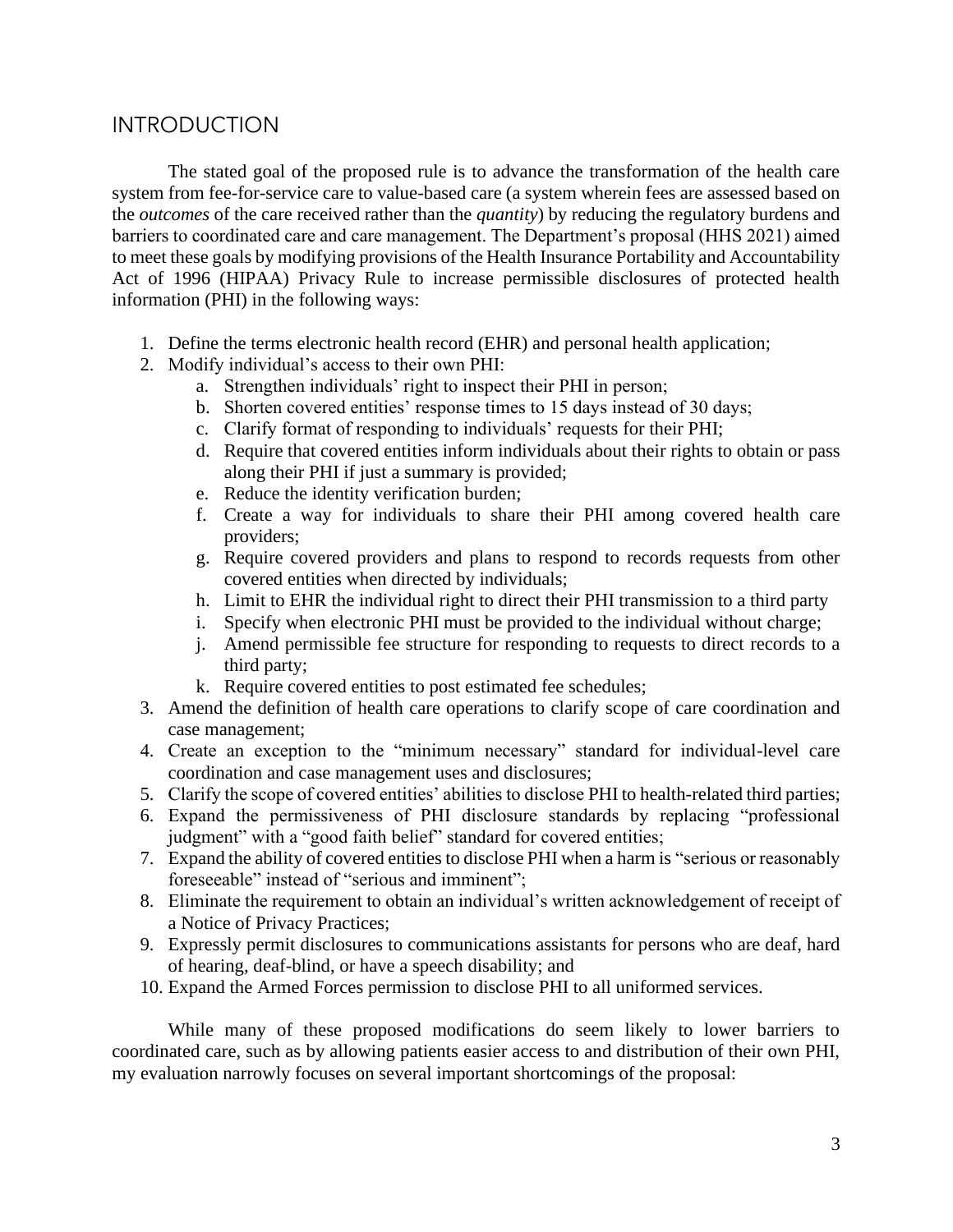- 1. The Department's failure to establish how its proposed changes would address a compelling public need for value-based care;
- 2. The Department's failure to offer a plan for evaluating ex-post regulatory outcomes;
- 3. The Department's failure to conduct an adequate cost benefit analysis, instead basing it on narrow and unexplained uncertainty ranges without a threshold analysis for nonquantified costs;
- 4. The Department's failure to address distributional effects; and
- 5. The Department's failure to adequately address privacy loss for individual patients when expanding the permissiveness of PHI disclosure standards by replacing "professional judgment" with a "good faith belief" standard.

 This article offers recommendations to improve the case for the proposed regulation in light of an administration change and suggests an alternative solution to the proposed replacement of the "professional judgment" standard.

## COMPELLING PUBLIC NEED FOR VALUE-BASED CARE

 compelling public need for value-based care, nor did it produce evidence to link the proposed Issued by President Bill Clinton in 1993, Executive Order 12866 states that federal agencies should only promulgate regulations if they are needed to interpret or abide by law or are made necessary by compelling public need (Clinton 1993). President Biden explicitly reaffirmed this order along with President Obama's Executive Order 13563 (Biden 2021a). Although the Department established a need to remove barriers to care coordination, it did not establish a modifications with this overarching goal.

 The Department made its case for a compelling public need to remove barriers to HHS asserted that the existing PHI privacy standards impede care coordination and case (HHS 2018). Respondents stated that lowering this burden would improve efficiency and allow for more coordinated health care and case management, which the proposed rule aims to coordinated care by claiming that the "efficient care coordination and care management" that the HIPAA Privacy Rule is meant to facilitate is lacking with current standards (HHS 2021, 6489). management communications between and among individuals and covered entities. This argument was mainly based on responses to a 2018 Request for Information (RFI) that indicated covered entities and individuals currently face too great an administrative burden to share information accomplish.

 However, the Department did not explain the need to convert the US healthcare system from fee-for-service to value-based care nor how the proposed modifications would serve to reach that goal. HHS did not specifically describe the need for or benefit of value-based care in its proposal or regulatory impact analysis (RIA) beyond stating that former HHS Secretary Alex Azar Coordinated Care initiative, which the Biden administration has not stated will be continued, and two of President Trump's Executive Orders (13771 and 13777) that were revoked one day prior to identified it as among his top priorities (HHS 2021, 6448). While attempting to demonstrate government motivation to address the supposed need, the Department gives significant weight to his words and to other outdated sources such as the agency's 2018 Regulatory Sprint to the posting of the proposed rule (White House 2021).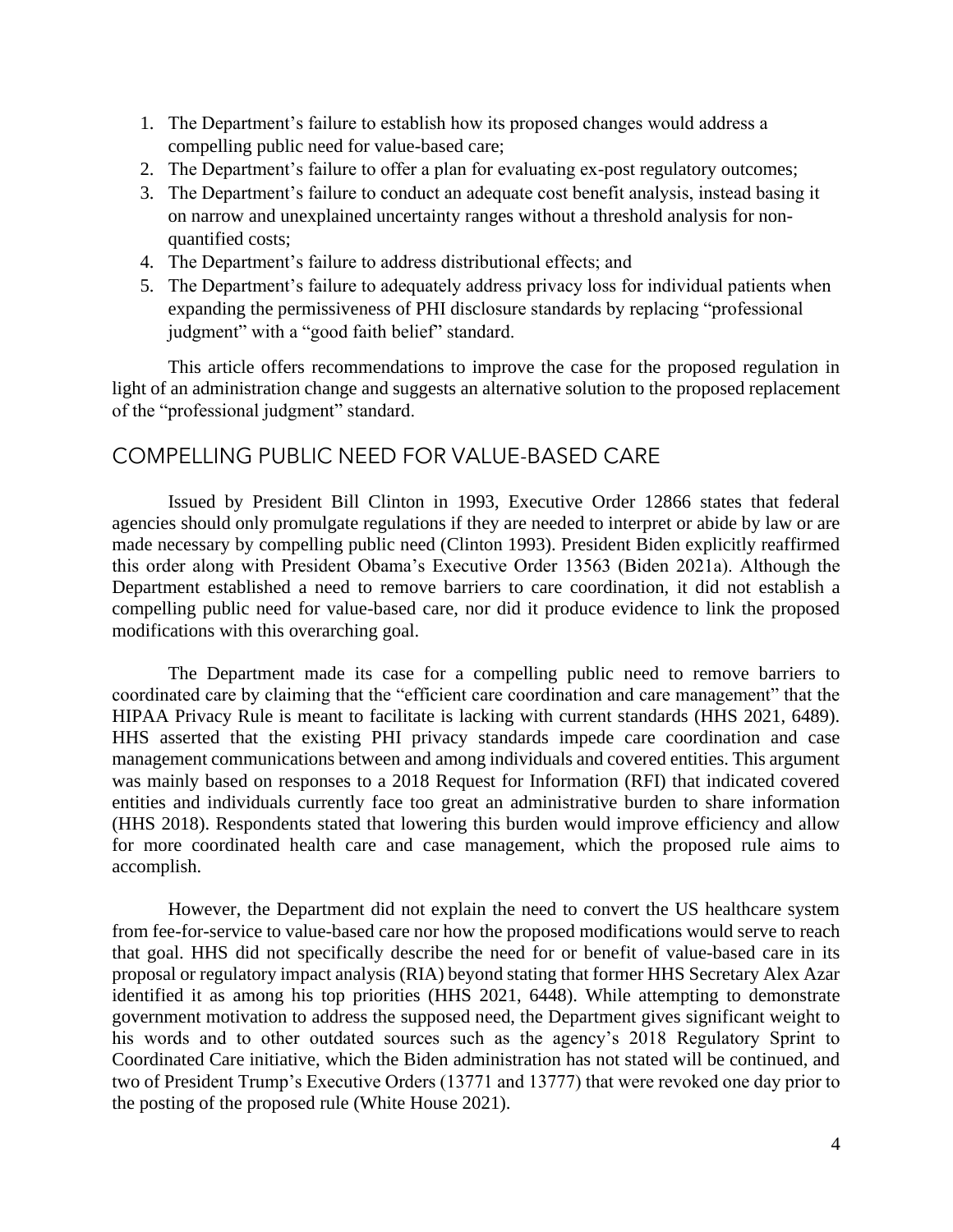within the United States' current system would be beneficial. In 2014, HHS sponsored a RAND could be implemented on a larger scale (Damberg et al. 2014). Their findings indicate that VBP was not associated with significant improvements in studies with more rigorous methodologies. Another review of VBP programs conducted in 2016 found that the impacts of VBP were marginal despite increasing adoption, furthering doubts that this approach would be Indeed, there is little evidence to support the claim that transitioning to value-based care Corporation evaluation of existing healthcare value-based purchasing (VBP) systems and how they measuring the success of these programs is extremely difficult given the lack of clear, quantifiable goals—which the Department has not explicitly stated. The RAND researchers also found that beneficial (Chee et al. 2016).

 The Department's argument for compelling public need would be stronger if it had VBP in Medicare (CMMS, n.d.). Many private insurance companies are also following suit (Chee identified a clear problem with fee-for-service healthcare and recognized this problem as a failure of government or market function. If data remain inconclusive, the Department could also demonstrate the more bipartisan (and likely longer-lasting) commitment to VBP established by the 2015 Medicare Access and CHIP Reauthorization Act (MACRA), which made clear the role of et al. 2016).

 More concerning is the lack of a clear link between the Department's proposed attempt to explain this link in the proposal comes in the form of a rather vague quote about the coordination… Regulations are impeding coordination among providers that can provide better, modifications and its overarching goal of a transition to value-based care. The Department's only value of coordination in care from former HHS Deputy Secretary Eric D. Hargan: "It's about lower cost patient care" (HHS 2021, 6448–49). Though the Department explores existing problems with coordination and access and explains the benefits of improving those through Privacy Rule modifications in the cost-benefit analysis, the path to the stated goal of the program—advancing the transformation to value-based care—is not present in the proposal or RIA.

 The general goal of VBP is to increase care coordination, not necessarily for care coordination to enhance VBP. For example, a 2018 brief funded by the Melville Charitable Trust examined ways that VBP could be used to help integrate substance abuse disorder treatment with primary care (Schulman et al. 2018). In 2019, a webinar by the Integrated Care Resource Center looked at the role of VBP for improving coordination of care (ICRC 2019). It is unclear how much benefit VBP provides for the public if coordination can (and must) be first achieved through other means. The onus is on the Department to clarify how the proposed modifications, aimed at improving care coordination and management, would support a transition to value-based care.

### EVALUATING EX-POST REGULATORY OUTCOMES

 The Biden administration has stated a commitment to evidence-based "policy, program, budget, operational, and management decision-making" (OMB, n.d.). To provide evidence that the modifications have their intended effect after their implementation, the Department should include a provision to evaluate ex-post regulatory outcomes (i.e., outcomes based on actual events rather than predictions). Evidence-based decision-making depends on the completion of these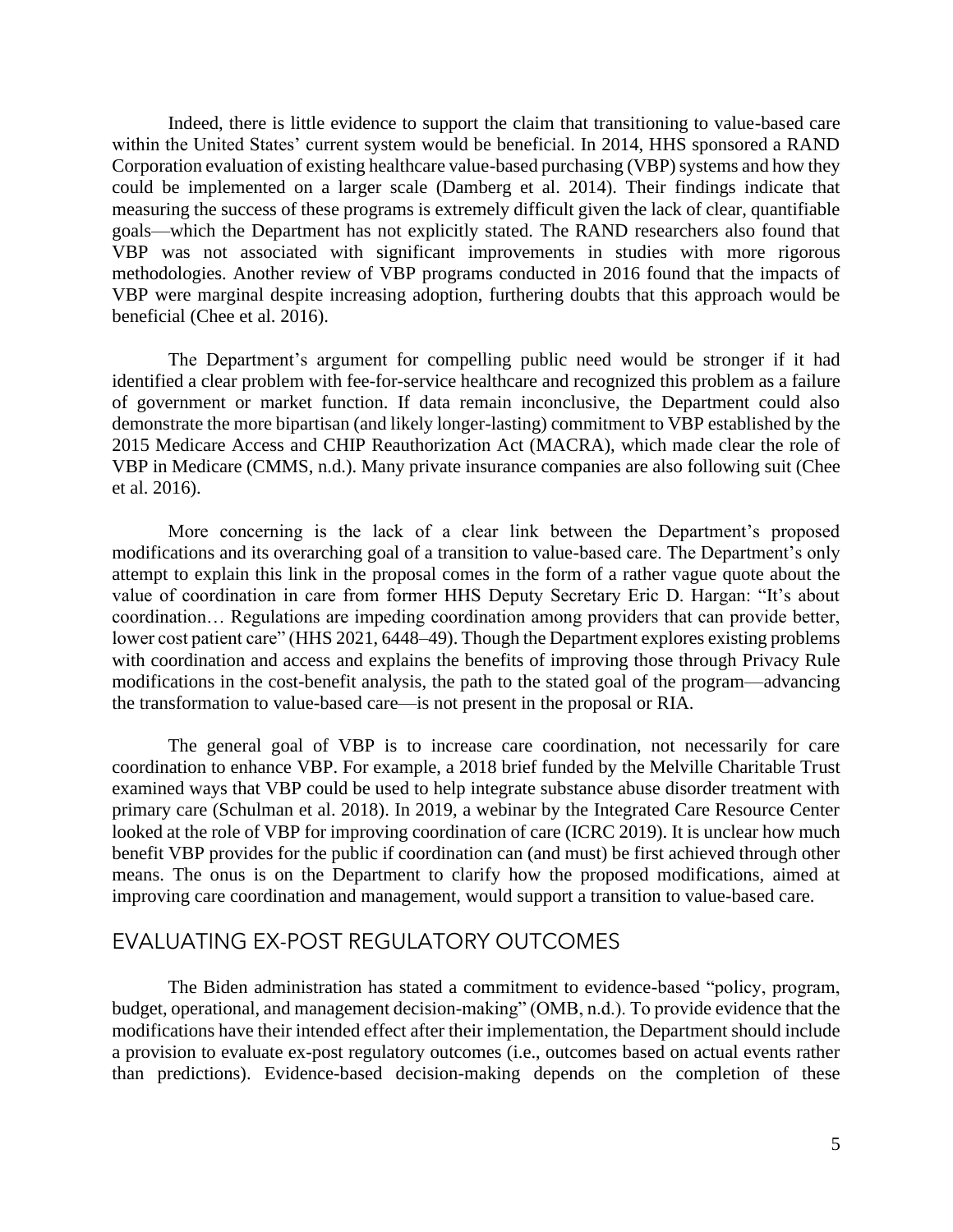evaluations, and it is prudent for the Department to consider these during the initial rulemaking process.

 measurable goals will need to be laid out first—particularly as they relate to a transition to value- based healthcare. The difficulty that evaluators such as RAND have had in determining the true improved patient safety and cost reductions could then be used to determine whether the regulation If the Department is to determine the ex-post effectiveness of the proposals, clear and goals of VBP programs exemplifies the need for clarity on this point. Measurable goals such as led to the desired outcomes.

 As for the shorter-term, non-quantifiable goals of increased coordinated care and care include a provision for stakeholder outreach and health outcome data collection. Because an RFI conducted in 2018 was the main source of data indicating a need for the proposed changes, be measured in the responses. Though a similar response bias would occur in both RFIs, this method is likely the most feasible option to solicit public feedback on such a wide-reaching management, decreased regulatory burden, and improved patient access to PHI, HHS should soliciting feedback from the public and from relevant stakeholders would be beneficial for a costeffective evaluation of the outcomes of the regulation. The same questions posed in the RFI should be asked again, as appropriate, for the sake of comparability to see whether any improvement can proposal.

### COST-BENEFIT ANALYSIS

Under the definition provided by  $3(f)(1)$  of Executive Order 12866, the Office of significant. Therefore, HHS provided an analysis of the costs and benefits associated with the all HIPAA covered entities (including hospitals, physicians, other health care providers, payors, and insurers) at an approximate average net savings of \$1,065 per entity over the same time (HHS Management and Budget (OMB) has determined that the proposed rule is economically proposed modifications. The Department estimated that the proposed rule would result in net cost savings of \$3.2 billion over the first five years of its implementation, with cost savings benefiting 2021).

#### UNCERTAINTY ANALYSIS

 Estimates always involve some degree of uncertainty, and it is critical that this uncertainty is recognized in any RIA (Dudley et al. 2017; OMB 2003). The former administrator of the Office examines various scenarios to "see how changes in key assumptions (or combinations of uncertainty analysis to this effect, but only the mid-range figure of \$3.2 billion in savings over the of Information and Regulatory Affairs recommends that RIAs include a sensitivity analysis that assumptions) influence estimated outcomes" (Dudley et al. 2017). HHS does include an first five years is truly considered in the proposal beyond the small section of the RIA calculating uncertainty (HHS 2021, 6488; HHS, 2021, 6520).

 burden hours. For example, the Department calculated a difference of only one hour between the low and high ranges for updating training content (HHS 2021, 6520). This estimate does not seem HHS also likely underestimated costs in its calculations, particularly when considering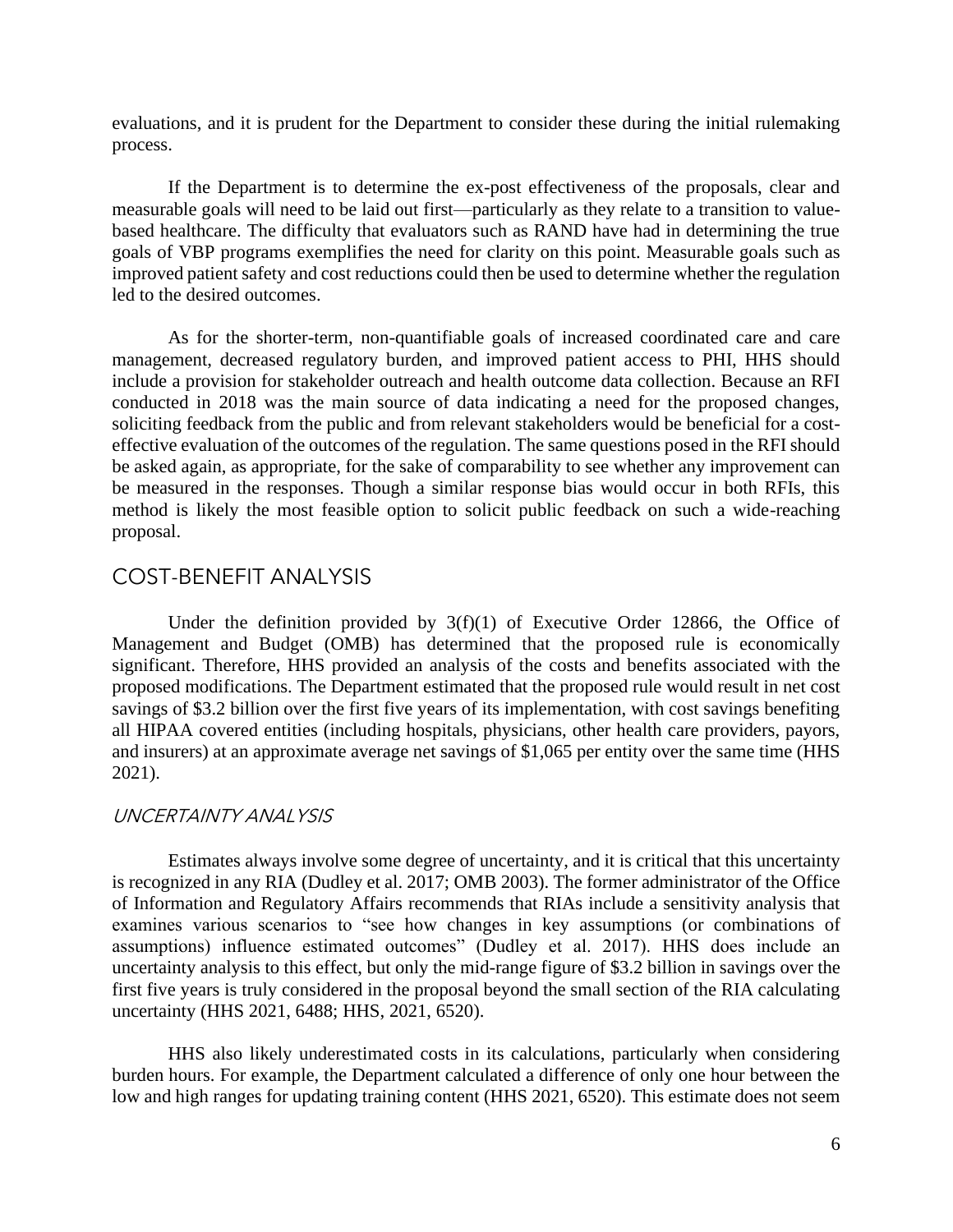to consider the increased caution and time when applying modifications, even on at the highest range, that seem likely given the Department's admission that "covered entities remain fearful of incurring HIPAA penalties" despite existing outreach efforts (HHS 2021, 6523). The Department did not clearly explain how it estimated these ranges or the baselines for the assumptions made in its uncertainty analysis.

 low- to mid-range, then the costs are estimated to outweigh the benefits. This alternative, but equally likely, calculation calls into question the true quantifiable cost savings of the proposed modifications. OMB's guidance to agencies regarding uncertainty analyses suggests that "if the regulatory options changes with alternative plausible assumptions, you should conduct further analysis to determine which of the alternative assumptions is more appropriate" (OMB 2003). Again, the assumptions HHS made are often unclear and unsupported by crucial information from stakeholders—and the assumption that the mid-range figure is the most probable has large impacts Even as calculated, if costs are at or higher than mid- to high-range and savings are on the value of net benefits changes from positive to negative (or vice versa) or if the relative ranking of on the net benefits calculated by the Department.

 HHS must obtain the requested information from affected parties before making assumptions that could have large implications for the net costs and benefits of the proposed changes. HHS should request comments from covered entities and providers about the quantifiable burden hours or costs, quantify the estimated costs and benefits for individuals wherever possible, and consider these costs more significantly in its net calculations.

#### THRESHOLD ANALYSIS

 In addition, OMB instructs agencies to include a threshold analysis to evaluate the significance of non-quantifiable benefits and costs (OMB 2003). Because the non-quantifiable benefits and costs make up the majority of the goals and risks for this proposed rule, the lack of a individuals who did not want their PHI used or disclosed" and "potential to chill some individuals' threshold analysis (in which the value of non-quantifiable benefits or costs that would lead to netzero benefits is calculated) is notable. Benefits that fall into this category include "improved care coordination and case management, resulting in better health outcomes" and "improved access to PHI," while non-quantifiable costs include "potential increased complaints to OCR from willingness to access care" (HHS 2021, 6519).

 are at the heart of the proposed rule and should be more fully considered within the analysis. A These non-quantifiable costs and benefits—essentially privacy versus care coordination threshold analysis should be included in the RIA so that a truer estimation of costs and cost savings can be made.

#### DISTRIBUTIONAL EFFECTS

 OMB (2003) also guides agencies to include a separate description of the distributional effects of their proposed rule. Though HHS acknowledges in a footnote that the modifications would affect certain entities more than others and states that the "tables summarizing estimated costs and cost savings account for these differences," HHS does not provide a separate section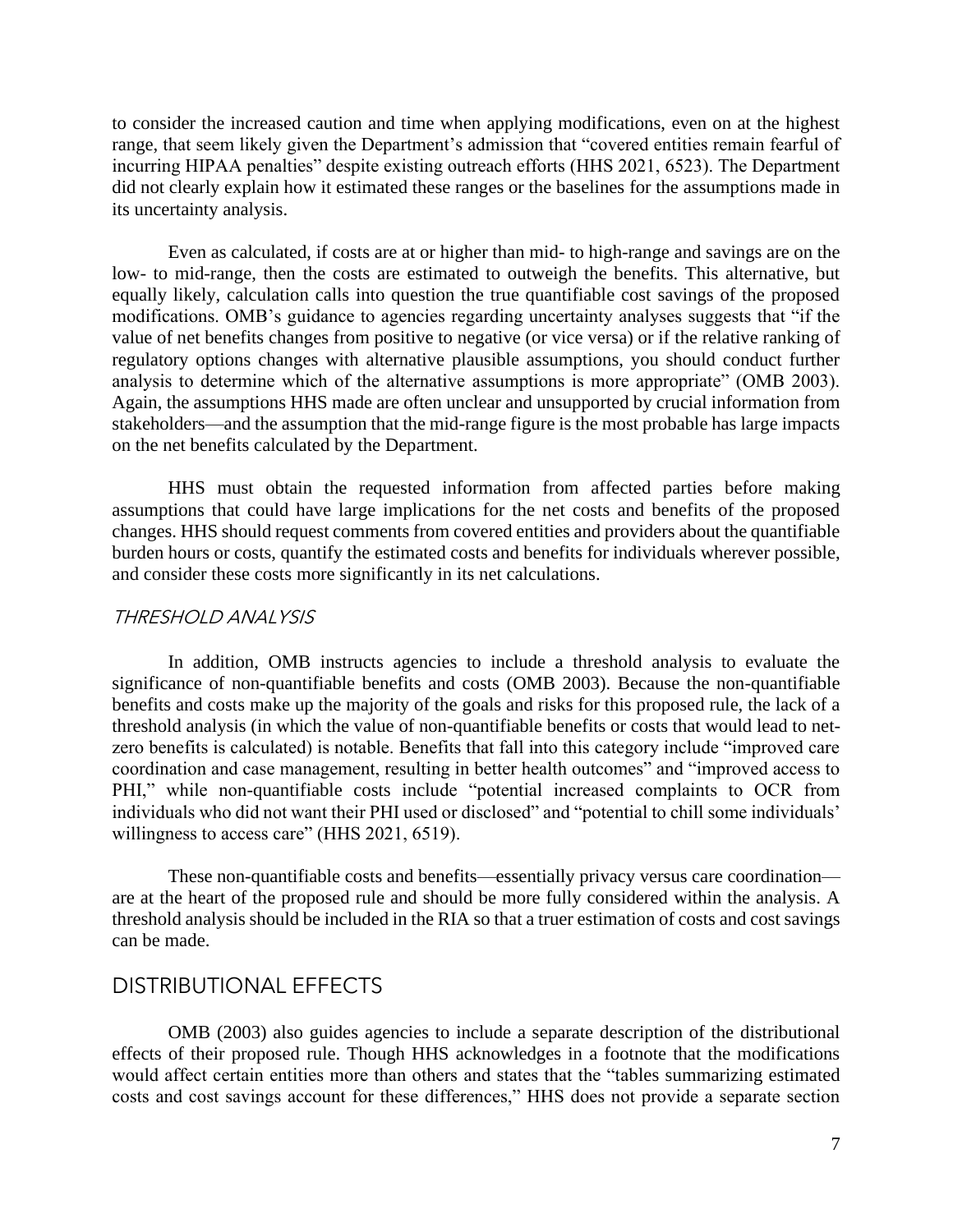requirements or decreased timeframes for delivery of PHI. Consequences may also be greater for explaining distributional effects. Because of the sheer number of affected entities, it is important that the Department describe the impact on smaller entities or those that cannot employ individuals to manage the changes that would be required due to the modifications, such as training these entities if they fail to comply with the new modifications.

 HHS also does not provide a breakdown of distributional effects for members of the public. was sometimes an unintended effect in VBP programs (Damberg et al. 2014), and implicit bias People with chronic illnesses requiring the involvement of multiple providers or people with easy access to online portals may benefit more from HHS's proposed modifications to existing practices, while people who have unhealthy or abusive relationships with family members may be more heavily impacted by modifications such as the good faith standard change (described below). Risks may also be greater for those in minority or marginalized groups, as the RAND study noted could create disparities in care for certain groups, as will be discussed below.

 In a separate section, the Department should provide a detailed description of these marginalized communities" in his "Modernizing Regulatory Review" memo issued on his first day distributional effects and request comments. This separation and focus may be especially helpful considering the Biden administration's focus on distributional effects "to ensure that regulatory initiatives appropriately benefit and do not inappropriately burden disadvantaged, vulnerable, or in office (Biden 2021b).

### GOOD FAITH STANDARD

 The Department asked for comment on the proposed change of PHI disclosure standard from "professional judgement" to "good faith belief" and to include a presumption of good faith. HHS notes that it believes this modification would improve outcomes, particularly given the opioid crisis, for people who are affected by a serious mental illness (SMI) or other substance use disorder who care about the individual and who need to be involved in the individual's care" (HHS 2021, 6501). The basis for this assumption is that increased familial support and involvement for these (SUD), because it would facilitate the "increased disclosure of PHI by covered entities to persons individuals has been shown to improve health outcomes.

 The Department further supports this modification due to comments received that note patient's care, even when such a disclosure would be permitted under the current Privacy Rule (HHS 2021, 6479). HHS indicates that this concern would lessen as a result of the modification because a professional could be "assured that the Department would not second-guess the decision made for the patient's best interests by, for example, requiring the professional to prove that the reluctance on the part of some covered entities to disclose information to those involved with the decision was consistent with his or her professional training" (HHS 2021, 6481).

#### POSSIBLE CONSEQUENCES

 SUD. Because considerable stigma is attached to both disorders, however, making a change in these areas is potentially dangerous to patients. A covered entity cannot truly know whether a HHS notes that this provision would be especially helpful for patients dealing with SMI or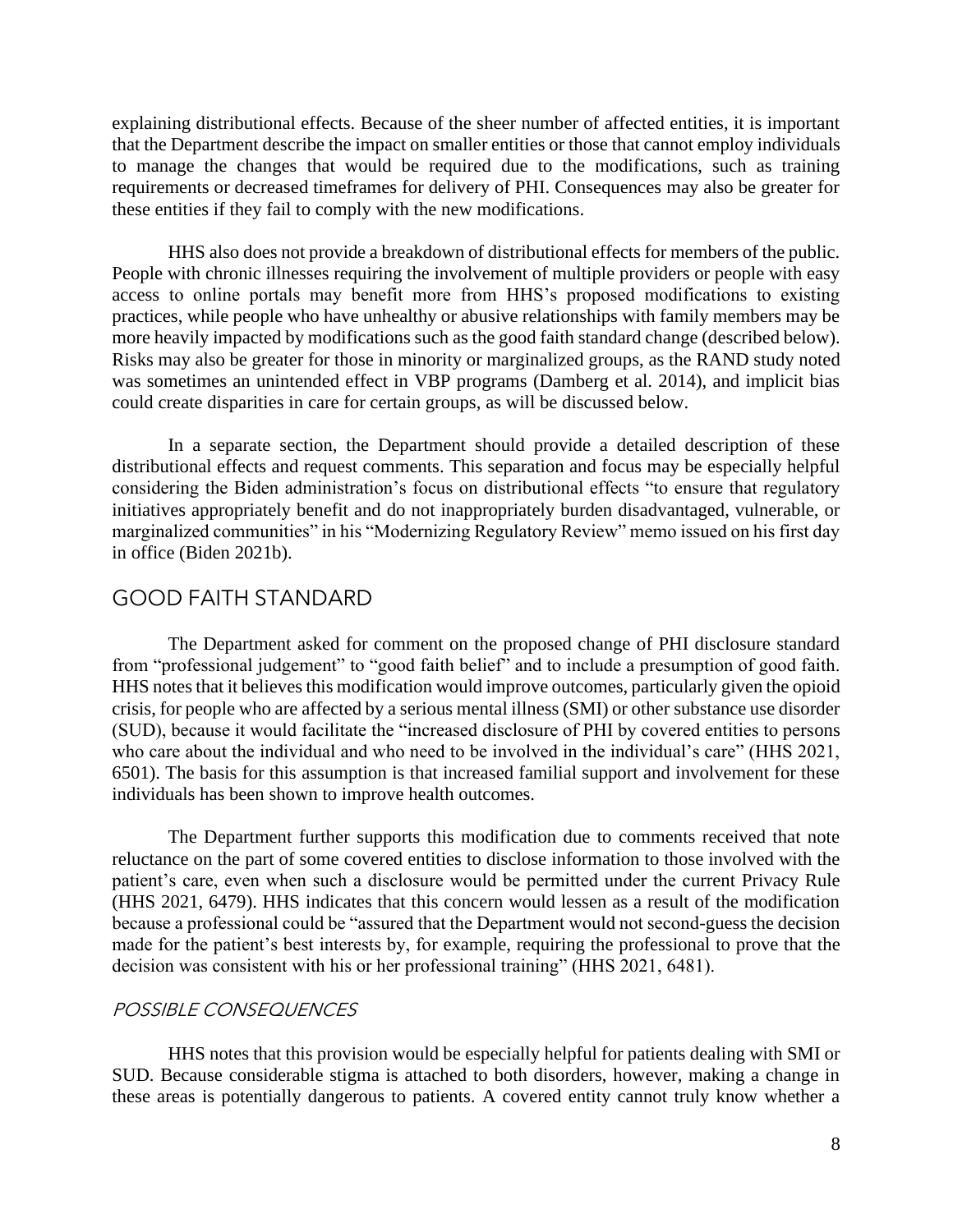person "care[s] about the individual" and "need[s] to be involved in the individual's care" (HHS 2021, 6501). These decisions should be left to the patient to make whenever possible due to the real concerns noted by RFI commenters, who cited fears of discrimination, abuse, and retaliation if family members and employers were given access to this PHI information (HHS 2021, 6480). The Department's support of this modification in spite of serious objections from RFI commenters, particularly from those who identified themselves as patients or privacy advocacy groups, appears to indicate a lack of consideration for the privacy consequences inherent in such a modification.

 Knowing that providers may give out sensitive PHI or having previous experience with an expressed this concern in particular. According to many, the costs to patient privacy and trust in may not be focused on the best interest of the patient. Disclosing PHI to a member of the patient's could have a negative effect on the patient's recovery if the disclosure were against the patient's unwanted disclosure could, according to the Department's own analysis, discourage patients from seeking care for sensitive health problems. Healthcare providers who commented on the RFI their providers' discretion outweigh any benefit from disclosing PHI to individuals who may or family, for example, does not guarantee the support of that family member, and that disclosure wishes.

 accountability from the process of PHI disclosure by assuming that providers are acting in "good faith." "Good faith" is a broad and flexible term that is difficult to disprove, whereas "standards of professional judgment" are much more specific and concrete and can be proven using the ethical standards or teaching fundamentals of the provider's professional training. HHS provides the patient, but it would be almost impossible to prove that a provider knew the intent of the person to whom the patient's information was disclosed, and it would be similarly impossible to prove By the Department's own admission, this proposed modification would remove examples of "bad faith" disclosures, such as knowledge that the disclosure would be used to harm that a provider knew of the intent to harm.

Under this modification, the provider is effectively free to disclose PHI to any persons without fear of the consequences of violating the Privacy Rule. Though the Department's goal is to lessen this fear, there should still be some degree of accountability in place so that unnecessary and unwanted disclosures that could harm patients' well-being do not occur.

 proposed deregulation would make it easier for abusive or ill-intentioned family members to gain access to PHI even if the patient does not want this information revealed. This risk would be especially high with a provider who is new to the patient and not yet aware of the patient's family HHS should certainly consider the distributional effects of this proposed modification. The situation. And unwanted disclosure could widen disparities in recovery between those with support systems and those without.

 Implicit bias could also play a large role in a provider's decision to disclose information. According to the National Academies of Sciences, in cases where providers have substantial discretion, PHI disclosure variability can occur depending on "the health care provider's (Schultz and Eden 2016). Although this type of bias no doubt exists with the current professional professional knowledge, familiarity with the family, personal attitudes, perceptions, and biases"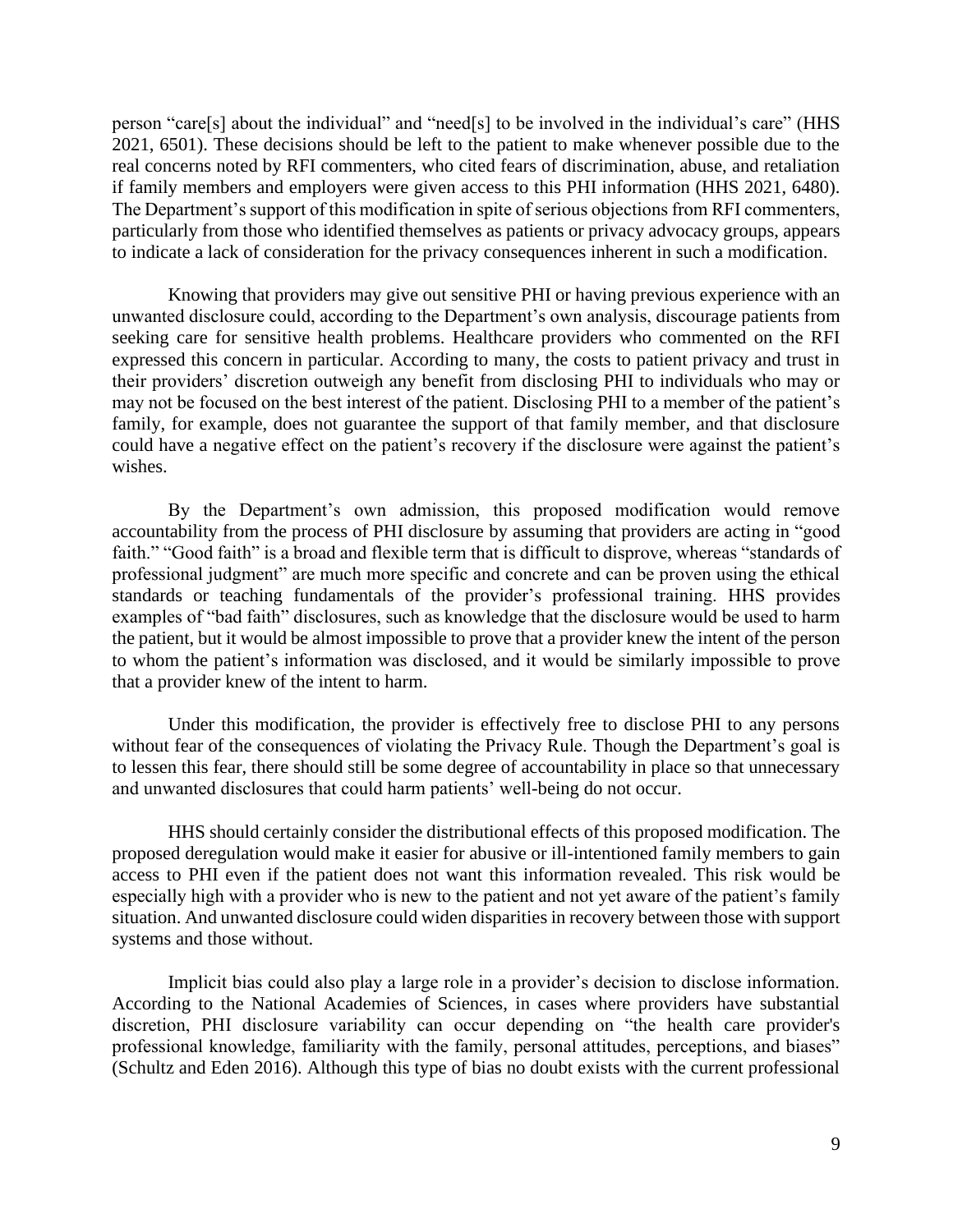judgment standard, it would again be more difficult to hold a provider accountable for a poor disclosure decision under the modified good faith standard.

 For example, a provider might be more likely to assume that certain people are predisposed religious beliefs could also affect their decision, which could become more likely under a "good care between groups and increase the vulnerability of certain patients, especially those who live or work among populations with greater stigma toward SMI and SUD or those who are already to have the best interest of the patient in mind. The provider or covered entity's own values or faith" standard rather than a "professional judgment" one. These biases could widen disparities in reluctant to seek care.

#### ALTERNATIVE SOLUTION

 Healthcare professionals who commented on the RFI noted that the current Privacy Rule is already flexible enough to allow for disclosures that address the opioid epidemic, and many believe that issuing further clarifying guidance is preferred to the proposed modification (HHS 2021, 6480). The existing standard for covered entities is appropriate to minimize the risk, both to providers and to individuals, of having PHI disclosed to an individual or entity who should not have access to that material.

 The Department should follow the suggestions of RFI commenters and issue further guidance on the meaning of "professional judgment" and the nature of permissible disclosures without changing the standard itself, as this change would open the door to too many "bad faith" or incorrect disclosures as well as a lack of accountability when poor decisions are made by would help covered entities understand what is already acceptable, addressing commenters' covered entities. This guidance would not expand the permissiveness of the standard—rather, it concerns about providers failing to disclose information even when it was permissible.

 HHS states that this alternative is not realistic because guidance has been issued in the past to little effect (HHS 2021, 6479). However, the acceptance of a "good faith" standard would also rely on the successful distribution of new guidance. Further guidance will thus be required regardless of whether the language is changed or remains the same, so this alternative does not place any additional burden beyond what is already proposed. If additional guidance does not change providers' behaviors, then it is doubtful that changing the wording would have a substantially greater effect. The main result of changing the standard would likely be a decrease in accountability when retroactively reviewing whether an action was acceptable, not an improvement in providers' decision-making in the moment.

 The Department also considered applying a presumption of compliance to provisions rather than changing the standard, but it decided not to because it also wanted to broaden the use (HHS 2021, 6525). However, as discussed above, this modification could just as easily harm circumstances in which disclosure can occur to help address the needs of those experiencing opioid those experiencing SMI or SUD, both hindering their recovery and worsening the public health crisis by chilling patients' desire and ability to seek help.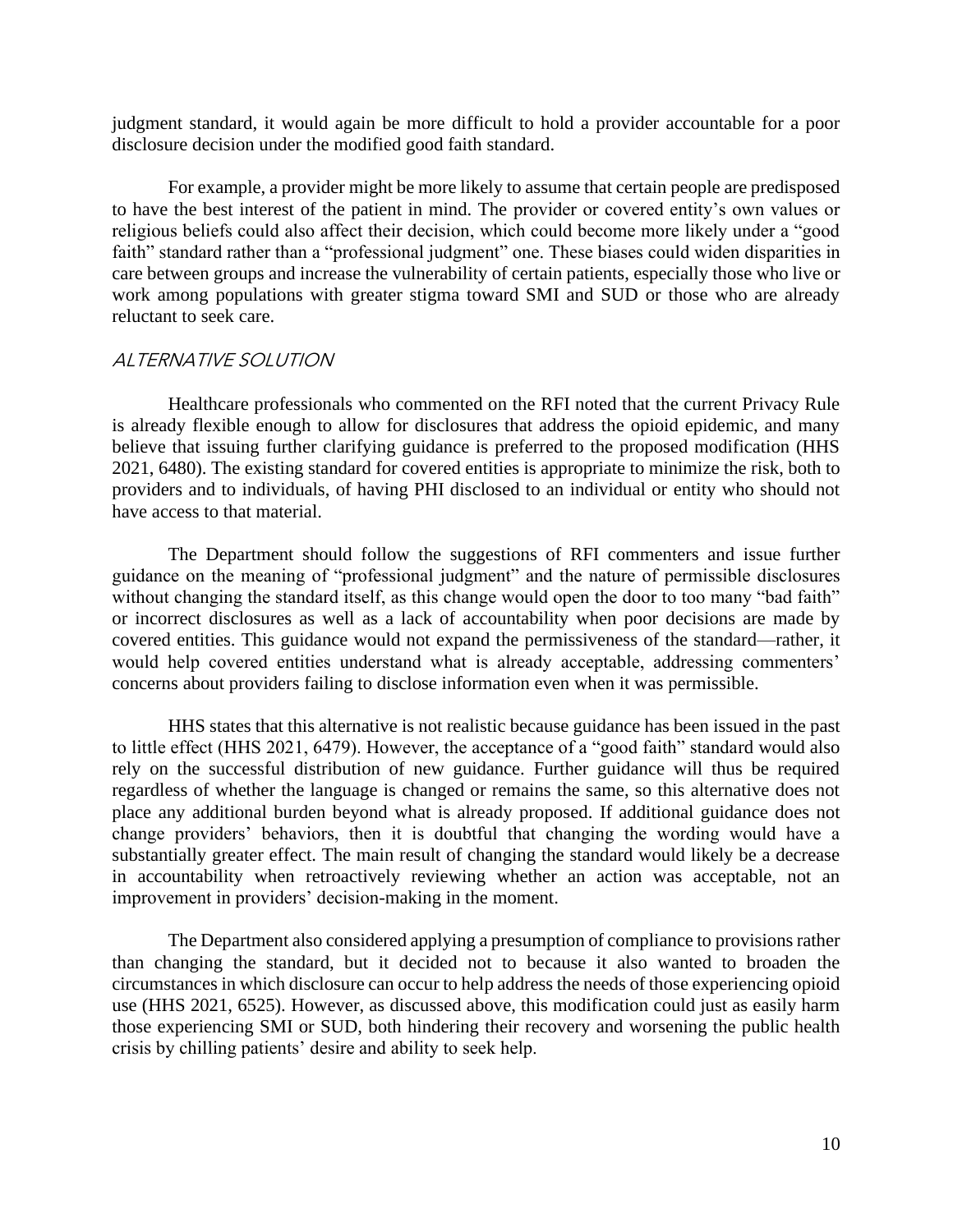# CONCLUSION AND RECOMMENDATIONS

The Department's proposed rule offered many solutions to break down barriers to coordinated care and case management. Its efforts to increase patients' access to their own PHI and their ability to decide how it is distributed, for example, seem beneficial and pose a relatively low risk to privacy.

 However, there are a few instances wherein HHS could improve its rule, and the current administration should take advantage of them:

- modifications to this outcome, clearly articulating the problem with fee-for-service care 1. Establish a compelling public need for value-based care and link the proposed that this proposed rule aims to solve;
- 2. Provide for an ex-post regulatory evaluation process to ensure that the regulation meets these goals in practice—laying out clear goals for the modification would enable this review;
- 3. Improve the cost-benefit analysis by further explaining its uncertainty ranges and including a threshold analysis for the non-quantifiable costs and benefits, which currently are not prominently featured in the cost-benefit analysis despite being central to the goals of the proposed rule;
- 4. Strongly consider the distributional effects of its proposed rule in a separate section based on engagement with stakeholders; and
- 5. Reconsider replacing the "professional judgment" standard and instead release further guidance about what the existing standard means for providers' ability to disclose patient information.

Many of these changes will rely on further comments from affected parties, which HHS rightfully requested within the proposed rule. The Department will need to review these comments and carefully consider how they change the RIA and the individual modifications. The recommendations set out here would substantially improve the proposed rule and its adherence to standards set forth by Executive Order 12866 (Clinton 1993) and by OMB Circular A-4 (OMB 2003).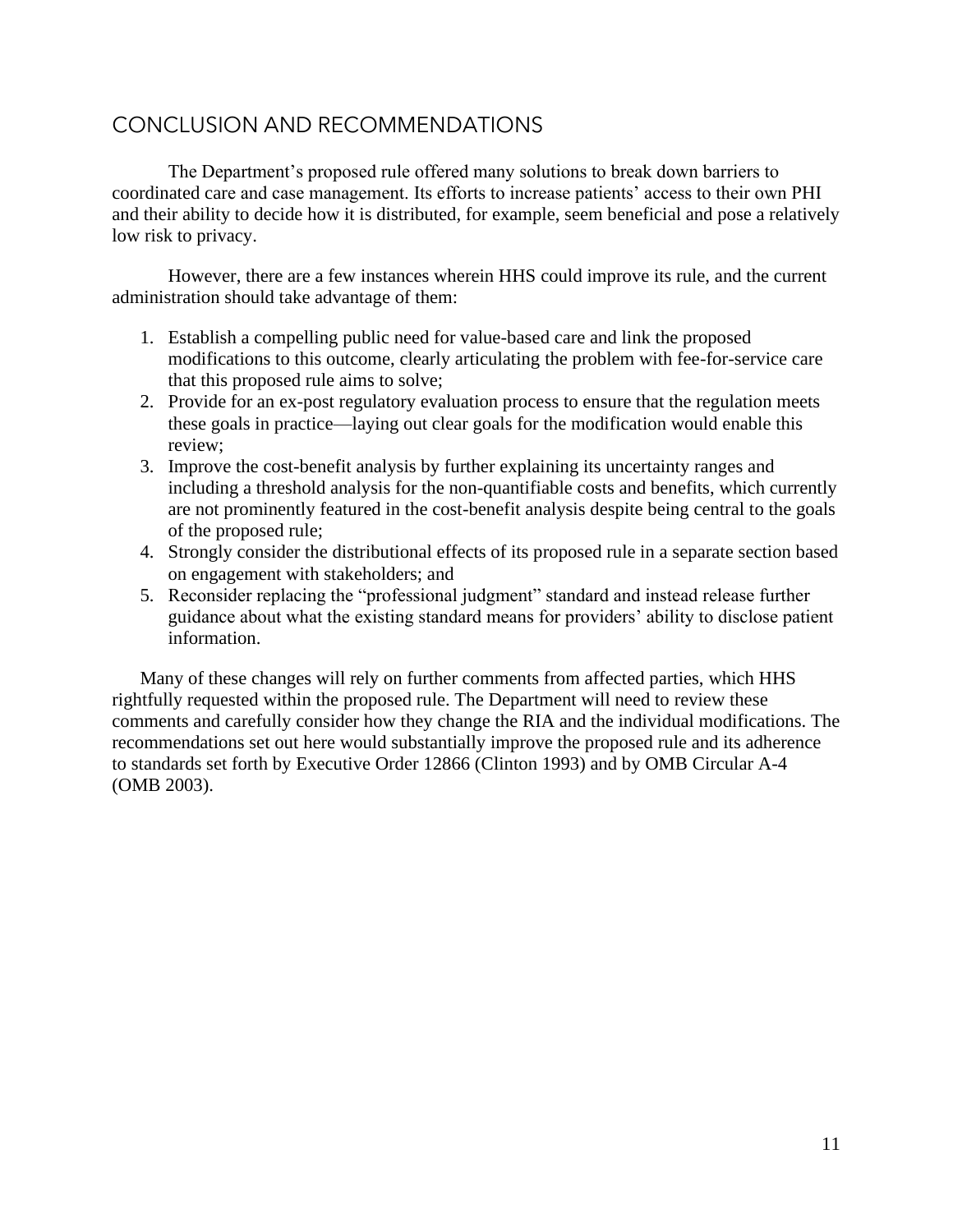## REFERENCES

- Biden, Joseph R. 2021a. "Modernizing Regulatory Review." The White House, January 20, 2021. [https://www.whitehouse.gov/briefing-room/presidential](https://www.whitehouse.gov/briefing-room/presidential-actions/2021/01/20/modernizing-regulatory-review/)[actions/2021/01/20/modernizing-regulatory-review/.](https://www.whitehouse.gov/briefing-room/presidential-actions/2021/01/20/modernizing-regulatory-review/)
- Biden, Joseph R. 2021b. "Executive Order on Revocation of Certain Executive Orders concerning Federal Regulation." White House Briefing Room, January 20, 2021. [https://www.whitehouse.gov/briefing-room/presidential-actions/2021/01/20/executive](https://www.whitehouse.gov/briefing-room/presidential-actions/2021/01/20/executive-order-revocation-of-certain-executive-orders-concerning-federal-regulation/)[order-revocation-of-certain-executive-orders-concerning-federal-regulation/.](https://www.whitehouse.gov/briefing-room/presidential-actions/2021/01/20/executive-order-revocation-of-certain-executive-orders-concerning-federal-regulation/)
- Chee, Tingyin T., Andrew M. Ryan, Jason H. Wasfy, and William B. Borden. 2016. "Current State of Value-Based Purchasing Programs." *Circulation* 133, no. 2 (May). [https://doi.org/10.1161/CIRCULATIONAHA.115.010268.](https://doi.org/10.1161/CIRCULATIONAHA.115.010268)
- Clinton, William J. 1993. Executive Order 12866 of September 30, 1993. 58 FR 51735. [https://www.archives.gov/files/federal-register/executive-orders/pdf/12866.pdf.](https://www.archives.gov/files/federal-register/executive-orders/pdf/12866.pdf)
- CMMS (Centers for Medicare and Medicaid Services). n.d. "MACRA." Accessed April 2021. [https://www.cms.gov/Medicare/Quality-Initiatives-Patient-Assessment-](https://www.cms.gov/Medicare/Quality-Initiatives-Patient-Assessment-Instruments/Value-Based-Programs/MACRA-MIPS-and-APMs/MACRA-MIPS-and-APMs.html)[Instruments/Value-Based-Programs/MACRA-MIPS-and-APMs/MACRA-MIPS-and-](https://www.cms.gov/Medicare/Quality-Initiatives-Patient-Assessment-Instruments/Value-Based-Programs/MACRA-MIPS-and-APMs/MACRA-MIPS-and-APMs.html)[APMs.html.](https://www.cms.gov/Medicare/Quality-Initiatives-Patient-Assessment-Instruments/Value-Based-Programs/MACRA-MIPS-and-APMs/MACRA-MIPS-and-APMs.html)
- Damberg, Cheryl L., Melony E. Sorbero, Susan L. Lovejoy, Grant R. Martsolf, Laura Raaen, and Daniel Mandel. 2014. *Measuring Success in Health Care Value-Based Purchasing Programs*. Santa Monica, CA: RAND Corporation. [https://www.rand.org/pubs/periodicals/health-quarterly/issues/v4/n3/09.html.](https://www.rand.org/pubs/periodicals/health-quarterly/issues/v4/n3/09.html)
- Dudley, Susan, Richard Belzer, Glenn Blomquist, Timothy Brennan, Christopher Carrigan, Joseph Cordes, Louis A. Cox, Arthur Fraas, John Graham, George Gray, James Hammitt, Kerry Krutilla, Peter Linquiti, Randall Lutter, Brian Mannix, Stuart Shapiro, Anne Smith, W. Kip Viscusi, and Richard Zerbe. 2017. "Consumer's Guide to Regulatory Impact Analysis: Ten Tips for Being an Informed Policymaker." *Journal of Benefit Cost Analysis* 8, no. 2: 187–204, [https://doi.org/10.1017/bca.2017.11.](https://doi.org/10.1017/bca.2017.11)
- HHS (US Department of Health and Human Services). 2018. *Request for Information on Modifying HIPAA Rules to Improve Coordinated Care*. 45 CFR 160 and 164. [https://www.govinfo.gov/content/pkg/FR-2018-12-14/pdf/2018-27162.pdf.](https://www.govinfo.gov/content/pkg/FR-2018-12-14/pdf/2018-27162.pdf)
- HHS (US Department of Health and Human Services). 2021. *Proposed Modifications to the HIPAA Privacy Rule to Support, and Remove Barriers to, Coordinated Care and Individual Engagement*. 86 FR 6446. [https://www.regulations.gov/document/HHS-OCR-](https://www.regulations.gov/document/HHS-OCR-2021-0006-0001)[2021-0006-0001.](https://www.regulations.gov/document/HHS-OCR-2021-0006-0001)